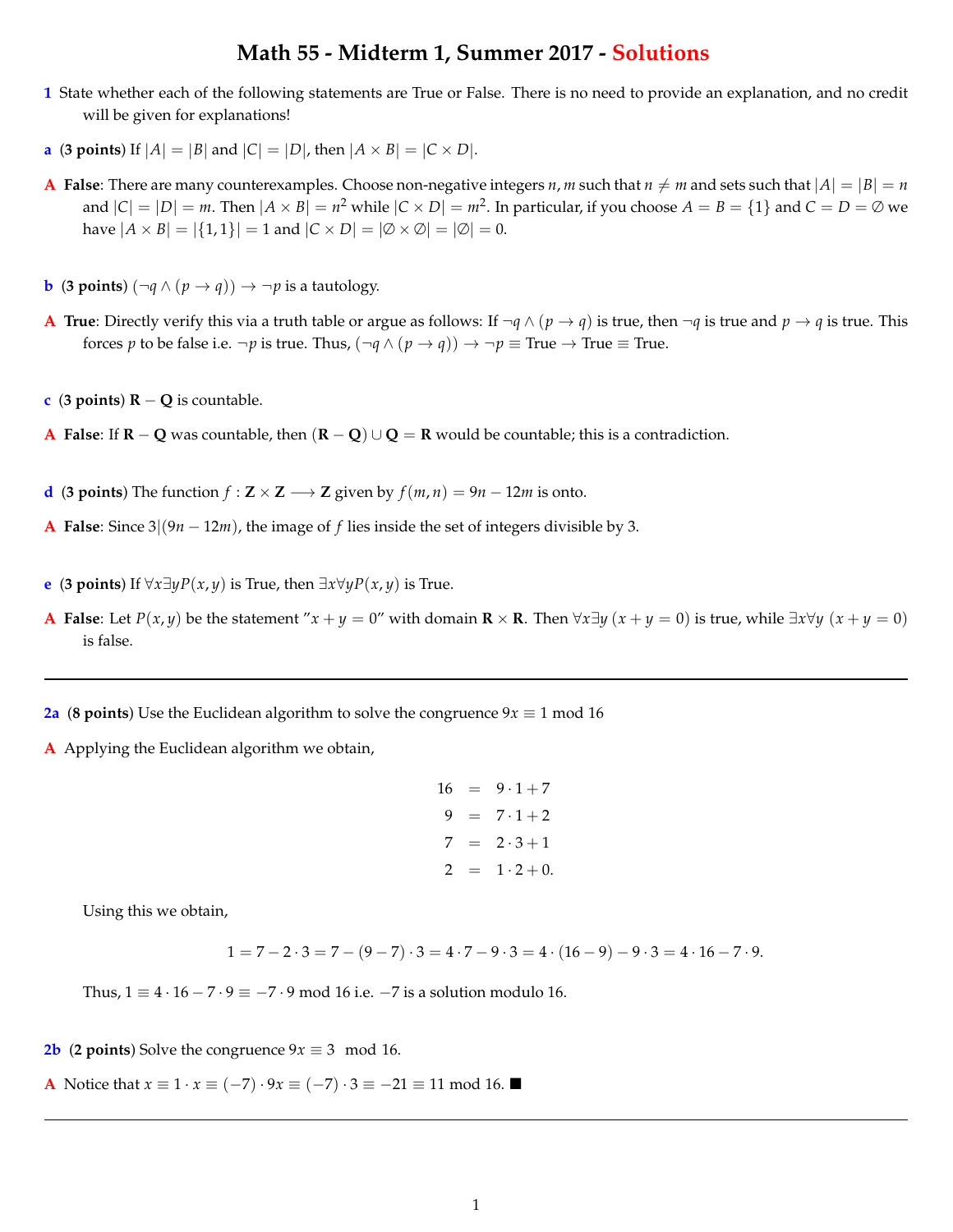- **3** The goal of this exercise is to compute  $11^{10^5}$  mod 13.
- **a** (3 points) Prove that if *r* is an integer such that  $10^5 \equiv r \mod 12$  then  $11^{10^5} \equiv 11^r \mod 13$
- **A** By the division algorithm,  $10^5 = 12q + r$  with  $0 \le r < 12$  i.e.  $10^5 \equiv r \mod 12$ . By Fermat's little theorem we have  $11^{12} \equiv 1 \mod 13$ . Thus,

$$
11^{10^5} \equiv 11^{12q+r} \equiv (11^{12})^q \cdot 11^r \equiv 11^r \mod 12.
$$

**b** (**2** points) Find a suitable *r* and use it to compute  $11^{10^5}$  mod 13.

**A** Well,  $10^5 \equiv (-2)^5 \equiv -32 \equiv 4 \mod 12$  and we can take  $r = 4$ . Thus,

$$
11^{10^5} \equiv 11^4 \equiv (-2)^4 \equiv 16 \equiv 3 \bmod 13.
$$

- **4** (**5 points**) Determine whether  $\forall x(P(x) \rightarrow Q(x))$  and  $\forall xP(x) \rightarrow \forall xQ(x)$  are logically equivalent.
- **A** They are not logically equivalent: Consider  $P(x) = "x > 0"$  and  $Q(x) = "x < 0"$  and the domain to be **R** (real numbers). Then  $\forall x(P(x) \rightarrow Q(x))$  is False as  $P(2) \rightarrow Q(2)$  is False. On the other hand,  $\forall xP(x) \rightarrow \forall xP(x)$  is True! [This is 1.4.43] from Homework 1].  $\blacksquare$

**5**

- **a** (5 points) Let A, B be finite sets. Prove that a function  $f : A \longrightarrow B$  is one-to-one iff  $|f(S)| = |S|$  for all subsets S of A.
- **A** If  $f: A \longrightarrow B$  was one-to-one, then for all  $x \neq y$  we have  $f(x) \neq f(y)$ . In particular, if  $s_1, \ldots, s_n$  are distinct elements of *S*, then *f*(*s*<sub>1</sub>),...,*f*(*s<sub>n</sub>*) are all distinct elements of *f*(*S*) i.e.  $|S| = |f(S)|$ .

Conversely, if  $|f(S)| = |S|$  for all subsets Sof A, we would have  $|\{x,y\}| = |\{f(x), f(y)\}|$  for all  $x, y \in S$ . If  $x \neq y$ , this would imply that  $f(x) \neq f(y)$  i.e. *f* is one-to-one.  $\blacksquare$ 

- **b** (**2 points**) Find the number of distinct functions from  $\{1, 2\} \rightarrow \{1, 2\}$ .
- **A** There are four functions:
- **i.**  $f_1$  such that  $f_1(1) = f_1(2) = 1$
- **ii.**  $f_2$  such that  $f_2(1) = f_2(2) = 2$
- **iii.** *f*<sub>3</sub> such that  $f_3(1) = 1$  and  $f_3(2) = 2$
- **iv.**  $f_4$  such that  $f_4(1) = 2$  and  $f_4(2) = 1$ .
- **c** (**3 points**) Prove that the set of functions from  $\mathbb{Z}^+ \longrightarrow \mathbb{Z}^+$  is uncountable.
- **A** Let *S* be the set of functions from  $\mathbb{Z}^+ \longrightarrow \mathbb{Z}^+$ . We mimic the proof of the fact that  $(0,1)$  was uncountable. If *S* was countable, then we could list the functions as  $f_1, f_2, f_3, \ldots$ . Now define a new function by  $f(n) = f_n(n) + 1$ . If *f* was in the list, then  $f = f_m$  for some *m* and in particular,  $f(m) = f_m(m)$ . This would imply  $f_m(m) + 1 = f_m(m)$ , which is a contradiction. Thus, *f* is not in the list which implies that *S* must have been uncountable.

**Note** One can also choose the function  $f(n) =$  $\sqrt{2}$  $\frac{1}{2}$  $\mathbf{I}$  $4$  if  $f_n(n) \neq 4$  and show it's not on the list (now it's very similar to the proof else of the fact that  $(0, 1)$  is uncountable).